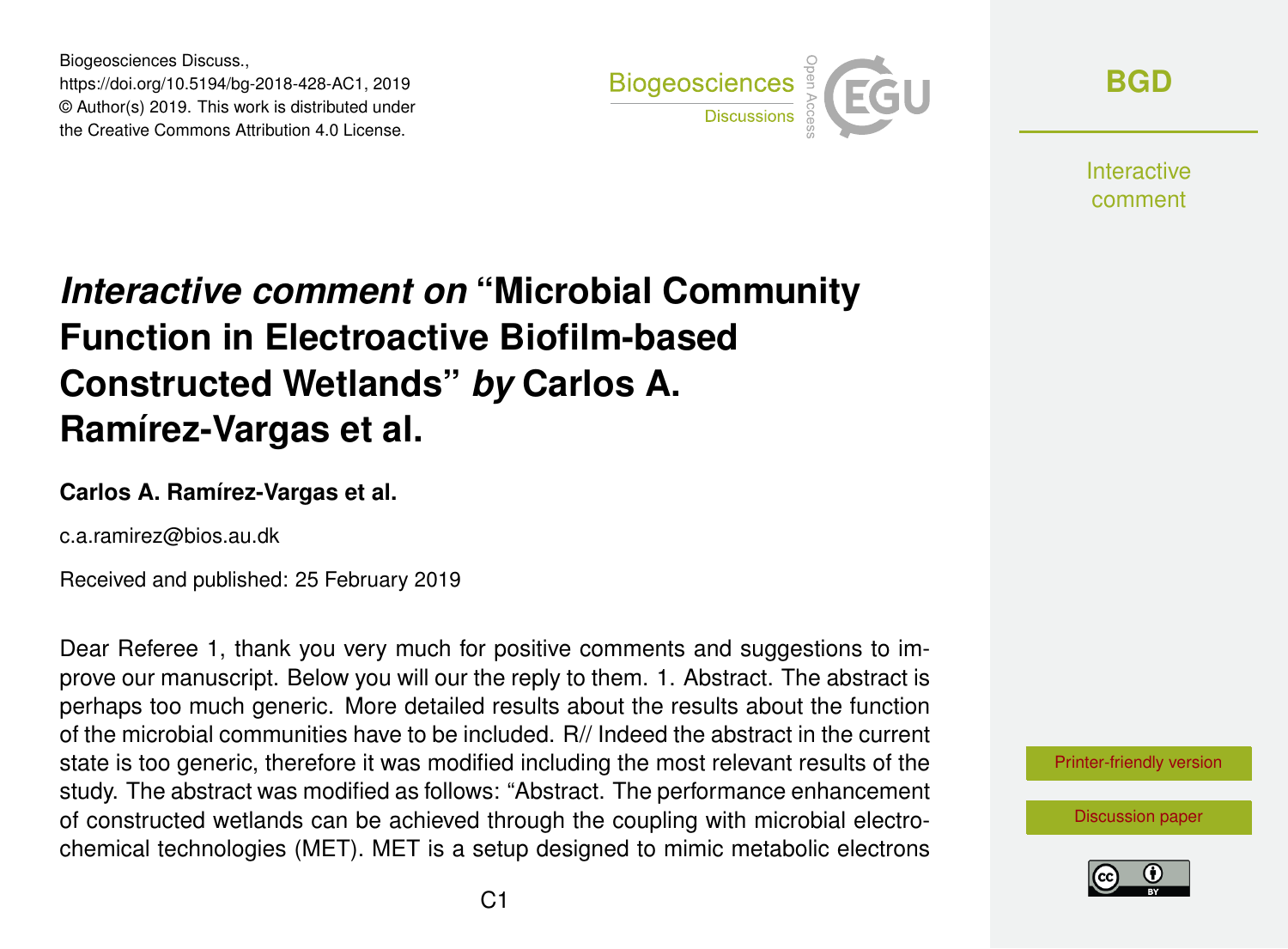exchange with insoluble donors and acceptors with the aid of electroactive bacteria and external electrical circuits. An alternative MET that dispenses of electrodes and circuits but uses an electro-conductive biofilter is called Microbial Electrochemical-based Constructed Wetland (METland). The biodegradation rates of METlands are higher than those of horizontal flow constructed wetlands, however given its novelty there are still uncertainties related to the removal of pollutants, including their microbial activity. The genetic characterization of microbial communities of a METland is desirable, but is time and resource consuming, then a characterization alternative can be based on functional analysis of the microbial communities. Community-level physiological profile (CLPP) is a useful method to evaluate the functional diversity of microbial communities based on the carbon source utilization pattern (CSUP), and derived indexes (average well color development - AWCD, richness and diversity). Therefore, this study was focused on the characterization of the microbial community function of laboratory scale METland based on CLPP analysis. The study included the analysis of two carbonbased electro-conductive materials, (calcined petroleum coke from crushed electrodes – PK-A; calcined petroleum coke with low sulphur and nitrogen content – PK-LSN), colonized with mixed biofilms (including electroactive bacteria) in planted and non-planted set-ups. Variations on the microbial metabolic activity of tested systems were identified and it seems to be related to the characteristics of the material, rather than the presence/absence of plants. In general PK-A systems showed lower values of AWCD, richness and diversity, compared to sand and PK-LSN systems. This suggest that PK-A systems, provided favorable conditions for the development of relatively homogeneous microbial biofilms. These homogeneous biofilms showed a higher consumption of "carbohydrates" and "carboxylic and acetic acids" compared to more heterogeneous biofilms of sand and PK-LSN systems. CSUP showed differences along the flow pathway of tested systems, with a higher consumption of "carbohydrates" and "carboxylic & acetic acid", by microbial communities at inlet zones of tested systems, whereas more complex sources like "polymers", showed a higher consumption at outlet section. Also, were established some correlations between the utilization of carbon sources and

#### **[BGD](https://www.biogeosciences-discuss.net/)**

Interactive comment

[Printer-friendly version](https://www.biogeosciences-discuss.net/bg-2018-428/bg-2018-428-AC1-print.pdf)

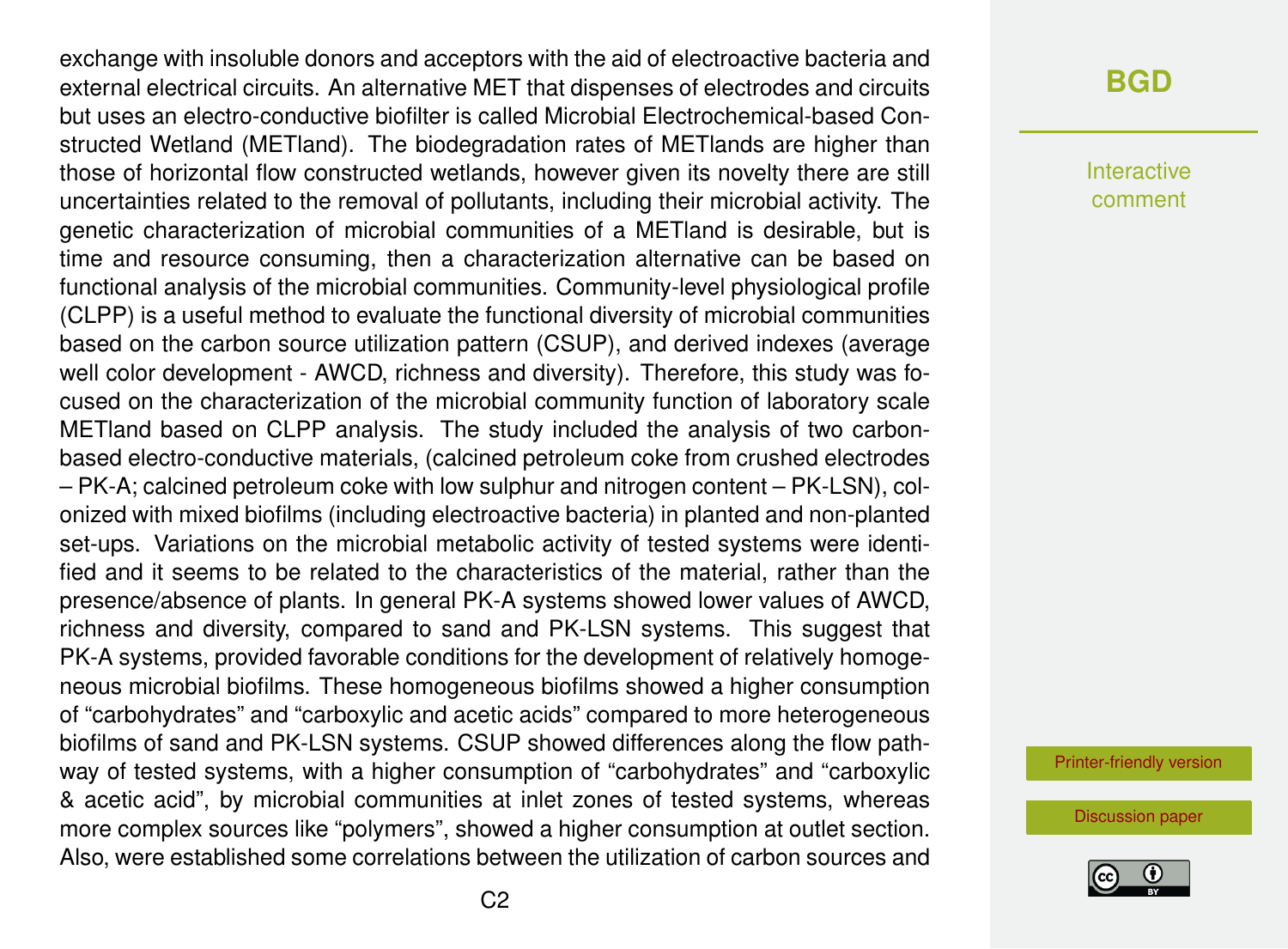the removal of pollutants. Denitrification seems to be associated to the consumption of "amines/amides", "amino acids", and "polymers", which were consumed at higher rates at the outlet section of the systems. Biofilms inclined to consume "polymers", were involved in a high extend in the removal of BOD5 and TOC, whereas those prone to consume "carbohydrates" were involved in the removal of COD as well as TOC." The obtained results provide useful insight into the spatial dynamics of the microbial activity of METland systems."

2. Introduction. A more detailed explanation on next sentence "The genetic characterization of microbial communities of constructed wetlands is desirable, however all microorganisms inside the systems must be identified, task that is time and resource consuming, and may not be of much interest from the engineering point of view" has to be included. Genetic characterization can be a source of important information on the microbial communities diversity and therefore, about the abundance of different functional groups. Even with recent Illumina sequencing techniques, a fast results can be obtained. On the other hand, microbial molecular analyses with PCR real time of functional genes give today, relevant information about the general performance of any CW. More information and references about that aspects have to be included in that part. R// It is desirable to carry out a genetic characterization of the microbial communities inside the tested systems. However, the intention of our study was to implement an economic, quick and reliable method to characterize of the microbial communities in terms of functional diversity and activity in terms of carbon sources used inside the tested METlands. We propose to re-write the paragraph in the following way: "The complete genetic characterization of microbial communities of constructed wetlands is desirable, however this task is time and resource consuming, requires specialized expertise and may not be useful from the engineering point of view (Weber et al., 2008). From the design and operation context, a functional characterization of the microbial communities in a constructed wetland can be more useful, since they provide information related to the types of compounds that may be treated, and possible, utilization rates (Weber 2011)".

#### **[BGD](https://www.biogeosciences-discuss.net/)**

Interactive comment

[Printer-friendly version](https://www.biogeosciences-discuss.net/bg-2018-428/bg-2018-428-AC1-print.pdf)

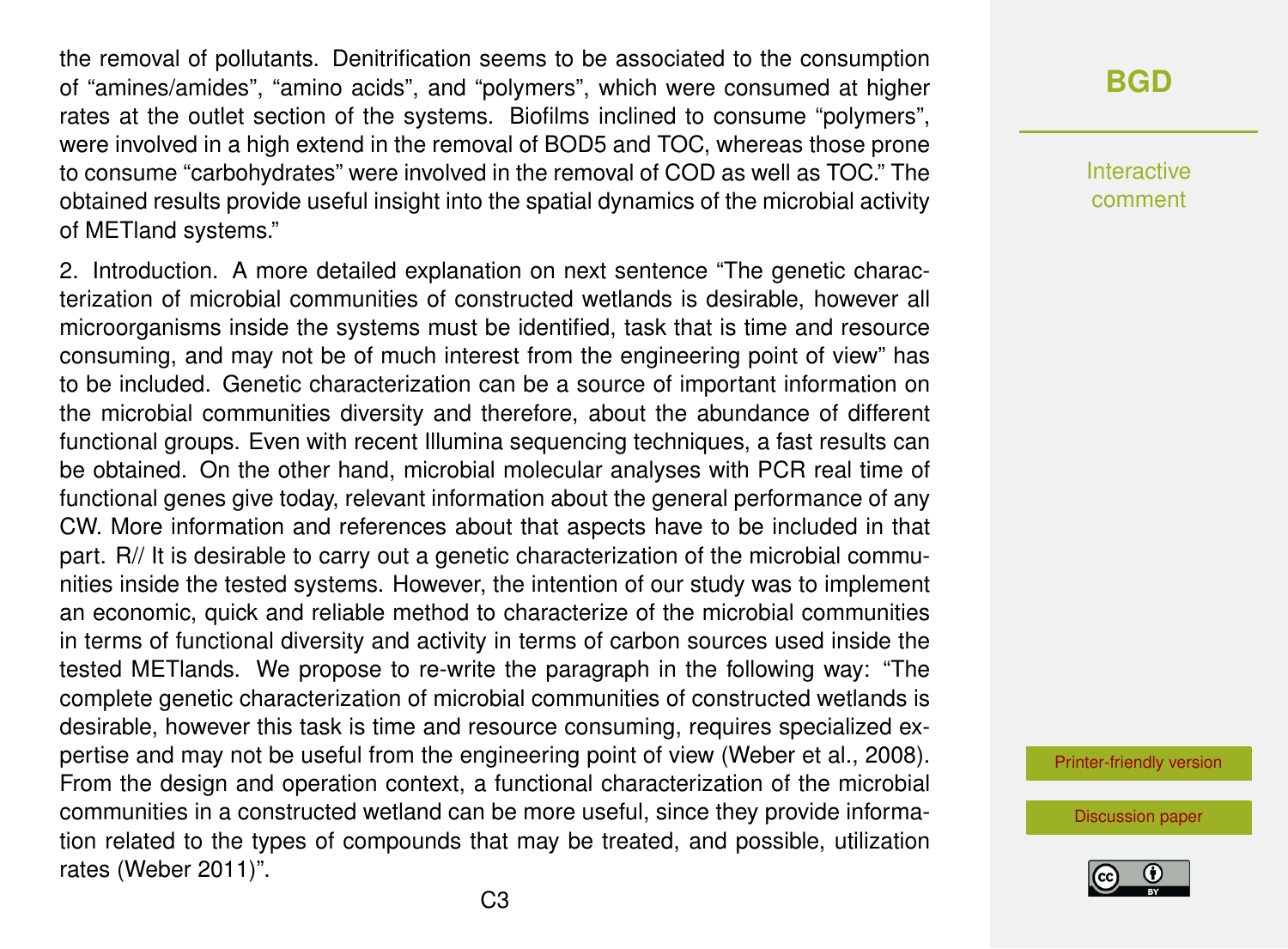3. Materials and methods. Which water flow was used? R// The systems were operated at a hydraulic load rate (HLR) of 104 L m-2 d-1. The information is going to be included in the section methods as well as in Table 2.

4. Results and Discussion. Review the correct use of verbal forms in English. R// The grammatical structure of manuscript is under review and modification where necessary. Besides, the manuscript is going to be reviewed and corrected by an English professional editor.

Rewrite this sentence: Differences on the microbial community functionality between planted and non-planted systems, studies analyzing the change in Microbial community structure in aerated constructed wetlands (Osem et al., 2007) have been reported, treating tannery wastewaters (Calheiros et al., 2009), as well as in full scale constructed wetlands treating domestic wastewater (Zhang et al., 2010). R// Thank you very much for your recommendation. This was a typo in the writing process. The sentence was rewritten as follows: Differences on the microbial community functionality between planted and non-planted systems have been reported. Examples of this differences has been reported for aerated constructed wetlands (Osem et al., 2007), for constructed wetlands treating tannery wastewater (Calheiros et al., 2009), as well as for full scale constructed wetlands treating domestic wastewater (Zhang et al., 2010).

The section 3.3 and 3.4 has to be improved, especially in its written English. Rewrite this sentence "Easy degradable carbon sources, such as carbohydrates are preferred by microorganism as primary source of energy, and usually are consume at early stages of the flow pathway inside systems (Salomo et al., 2009)." Improve this sentence: "In the case of polymers, it the opposite occurred, with relative low consumption in the inlet section and higher consumption at the outlet section of the tested systems". R// The grammatical structure of manuscript is under review and modification where necessary. Besides, the manuscript is going to be reviewed and corrected by an English professional editor. As suggested, the mentioned sentences were rewritten as follows: "Easy degradable carbon sources, such as carbohydrates, are preferred by

## **[BGD](https://www.biogeosciences-discuss.net/)**

Interactive comment

[Printer-friendly version](https://www.biogeosciences-discuss.net/bg-2018-428/bg-2018-428-AC1-print.pdf)

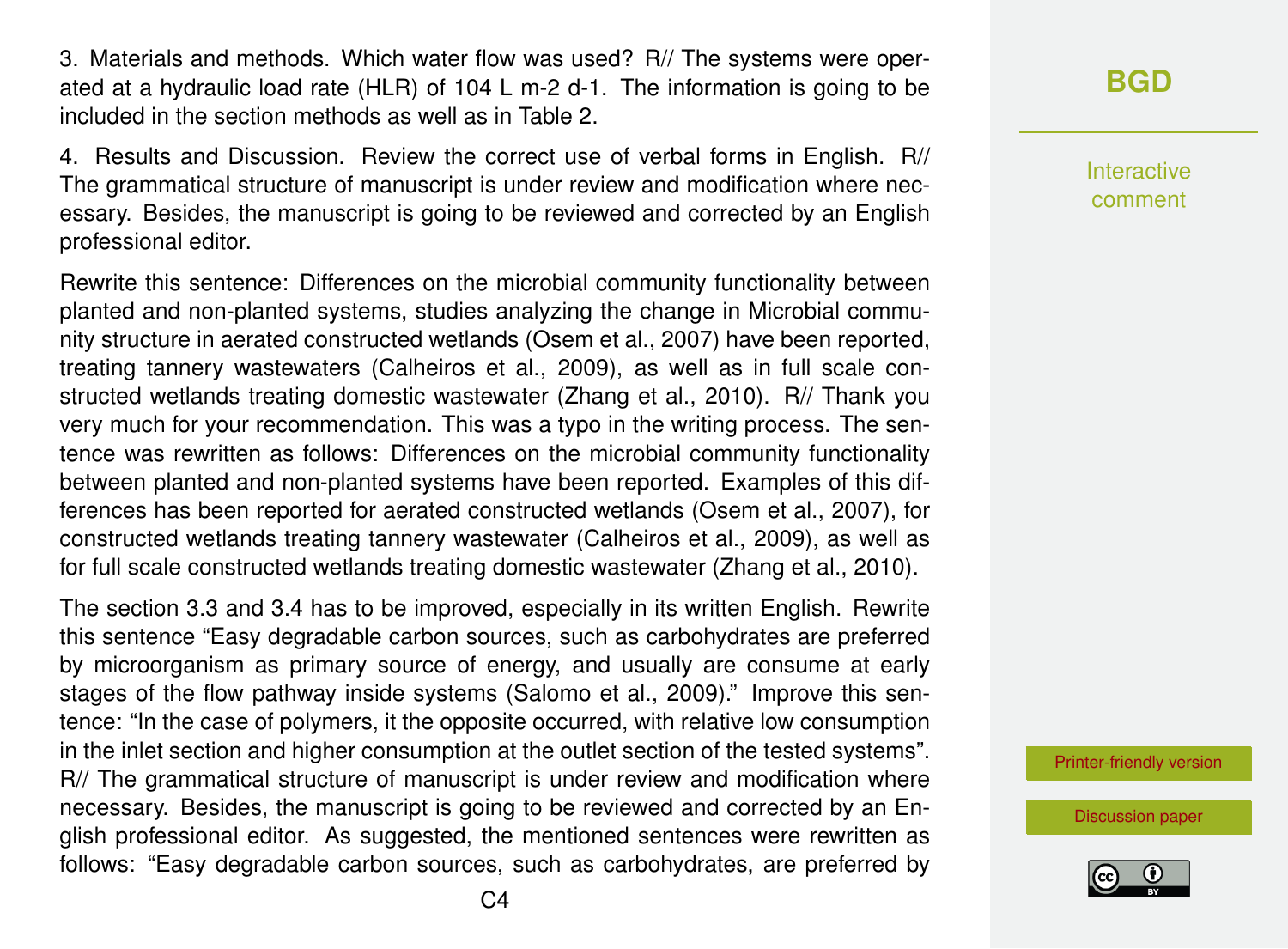microorganism as primary source of energy, therefore usually are consumed early in the treatment stage, at the water inlet section of constructed wetlands (Salomo et al., 2009)". "In the case of polymers, the consumption showed a different pattern, with relative low consumption at the water inlet section, with relative high consumption at the water outlet section of the tested systems".

Improve this sentence, "In parallel to the microbial metabolic activity, were measured the effluent water quality parameters (pH, electrical conductivity, temperature, dissolved oxygen and Redox potential), and were estimated the removal rates of organic matter (BOD5, TOC and COD), nutrients (NO3-N, NH4-N, TN and PO4-P) and TSS. . .". R// The sentence was rewritten as follows: "In parallel to the characterization of the microbial metabolic activity, in-situ water measurements namely, pH, electrical conductivity, temperature, dissolved oxygen and redox potential were measured along with the lab parameters. Likewise, the removal rates of organic matter (BOD5, TOC and COD), nutrients (NO3-N, NH4-N, TN and PO4-P) and TSS were calculated".

Rewrite and improve this sentence: "Given that the main removal pathway of NO3-N is denitrification a carbon source is required (Dotro et al., 2017)". R// The sentence was rewritten as follows: "The low removal rates of NO3-N can be explained by the low nitrification rates occurring in the system, and the relatively low concentration of organic matter (expressed as BOD5) is insufficient to sustain denitrification. Both, nitrification and organic matter availability are indispensable for the occurrence of an effective denitrification process (Dotro et al., 2017)".

5. Conclusions. The conclusions paragraph has to be improved in its written English. R// The grammatical structure of the conclusions was reviewed and corrected. The paragraph was rewritten as follows: "To the best of our knowledge there are not peer-reviewed publications reporting the analysis of microbial metabolic function in electroactive biofilm-based constructed wetlands. The assessment of the microbial metabolic function was done in a fast and reliable way with CLPP analysis, using BI-OLOGTM EcoPlates. In the present study differences were identified in terms of the

### **[BGD](https://www.biogeosciences-discuss.net/)**

Interactive comment

[Printer-friendly version](https://www.biogeosciences-discuss.net/bg-2018-428/bg-2018-428-AC1-print.pdf)

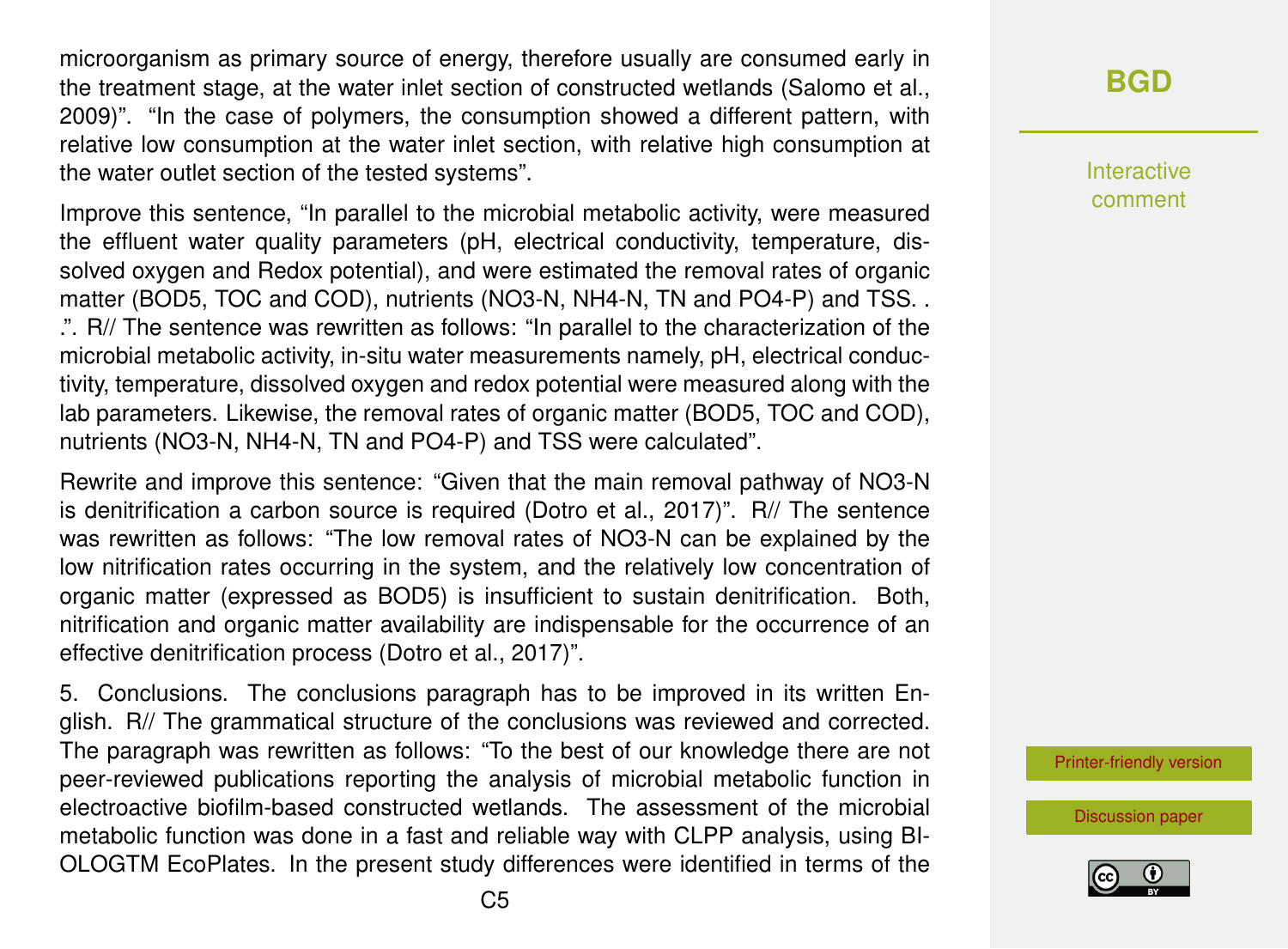metabolic activity indexes of systems using electro-conductive materials in comparison with control systems. PK-A filled systems showed lower values of AWCD, richness and diversity, in comparison with sand and PK-LSN filled systems. This suggests a positive impact of the material in the evolution of the microbial communities inside the electro-conductive systems. This means that the electro-conductive properties of PK-A systems, provided favorable conditions for the development of relatively homogeneous microbial biofilms. This is similar to what has been reported in microbial characterization studies of carbon-based electrodes operating for long periods of time (Aguirre-Sierra et al.,2016; J. Wang et al., 2017). Judging by the values of AWCD, richness and diversity, the planted systems had a slightly higher impact on the microbial metabolic function of tested systems, however, the registered differences were not significant between planted and non-planted system. The carbon guild utilization showed a general trend in all tested systems, with high consumption of "carbohydrates" and "carboxylic and acetic acids", followed by "polymers" and "amino acids", and in lower proportion by "amines and amides". Additionally, the carbon guild utilization showed differences along the flow pathway inside the systems, as well as among them. The trends in the consumption of carbon guilds, had an impact on the values of microbial metabolic indexes. The systems with relatively higher consumption of "amino acids", "amines/amides" and "polymers" (PK-LSN/P, PK-LSN/NP and Sand/NP), seems to have more heterogeneous microbial communities in comparison with systems with higher consumption of "carboxylic and acetic acids" and "carbohydrates" (PK-A/P, PK-A/NP and Sand/P). The consumption of carbon guilds is associated with the removal efficiency of the tested systems. NO3-N transformation seems to be associated to the consumption of "amines/amides", "amino acids", and "polymers", which were consumed at higher rates at the outlet section of the systems. The microbial communities inclined to consume "polymers", were involved in a high extend in the removal of BOD5 and TOC. Whereas the microbial communities prone to consume "carbohydrates" (in a higher proportion at the inlet zone of the systems), were involved in the removal of COD as well as TOC."

#### **[BGD](https://www.biogeosciences-discuss.net/)**

Interactive comment

[Printer-friendly version](https://www.biogeosciences-discuss.net/bg-2018-428/bg-2018-428-AC1-print.pdf)